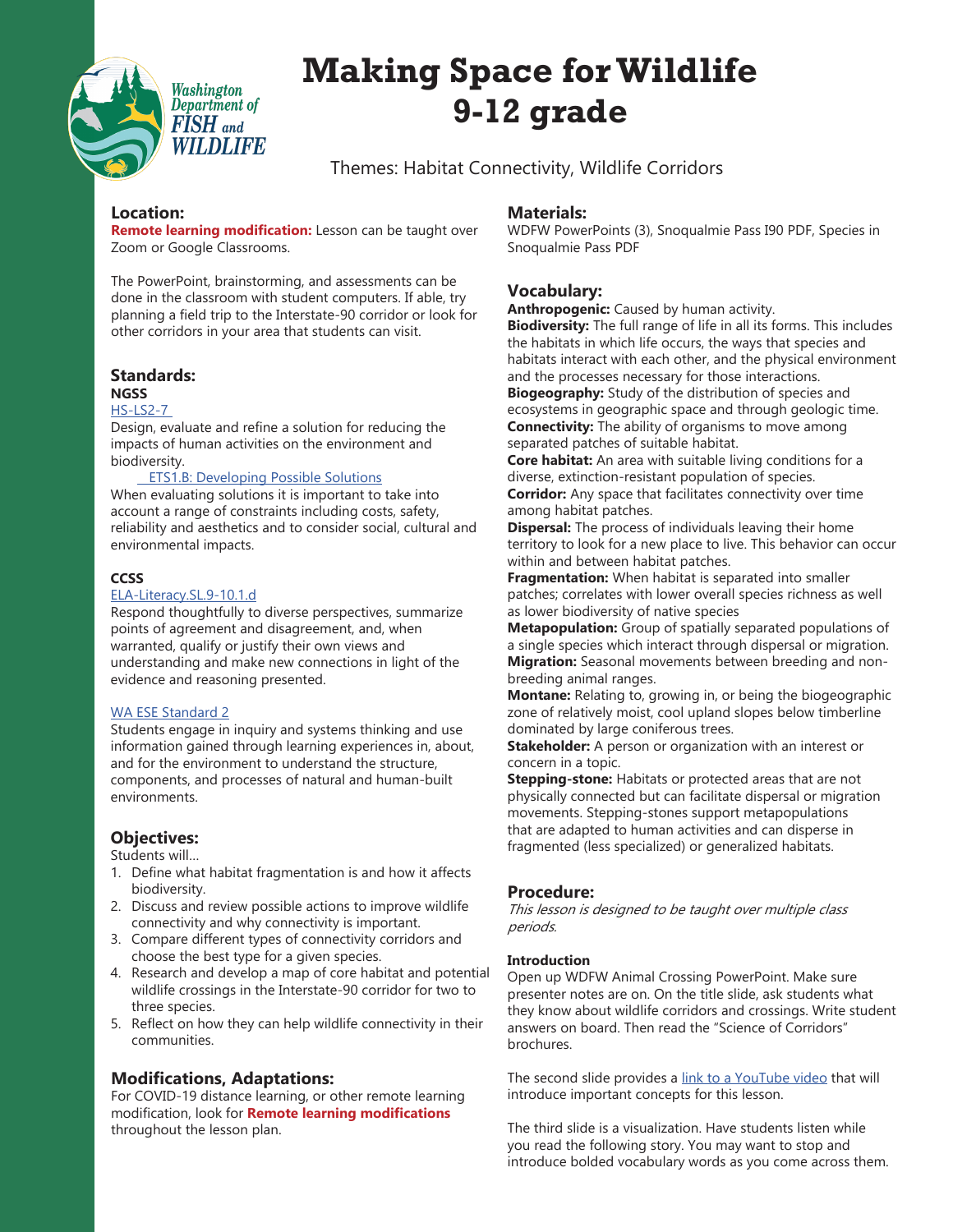

# **Making Space for Wildlife 9-12th grade**

A vocabulary list could also be given out beforehand.

Deer State Park is a 600-acre wildlife reserve in Central Washington. A road had to be built through the park to allow traffic to commute between the east and west side of the state. When the road was built through the park, it **fragmented** habitat for the plants and animals who call Deer State Park home.

Biologists from the Washington Department of Fish and Wildlife (WDFW) wanted to look at the effects of the road on the park's deer populations.

They conducted a five-year study and found that two **metapopulations** had formed. Deer were still **migrating** and **dispersing** from one part of the park to the other, but otherwise stayed in either part A or B of the park. Biologists are concerned that without a **corridor** for the deer to cross, their population may start to decline or suffer.

The biologists also noted a high instance in deer-vehicle collisions, particularly in breeding season. Since the road was built, an average of 13 deer per year were hit by vehicle traffic. A few collisions have caused human fatalities.

As a resident who lives just outside the park, you use the park for recreation. You also use the road to visit family on the other side of the park. You belong to a group of **stakeholders** who are concerned for both motorists' safety and the deer crossing the road. Your stakeholder group is gathering to discuss the issues.

Group students into three and have them discuss the following questions. They will share their answers with the class. You can choose to group students before you read the story, or after.

- 1) Is it important for animals to have the ability to disperse or migrate? Why or why not?
- 2) What are possible actions to help increase awareness of animals crossing the road?

3) What are possible actions to help the deer move more safely to and from the two parts of the park?

4) What, if any, complications might arise from these actions (differing viewpoints, funding, etc.)?

When students share their answers, you can write them on slides 4-7.

**Remote learning modification:** You can present the slides through Google Classroom and Zoom. You can use breakout rooms to have students discuss the questions. You can type their answers into the slides as a class or have them complete the questions as a solo activity via Google Slides.

#### **Habitat connectivity**

Have student[s read this webpage](https://content.yardmap.org/learn/habitat-connection/) as an introduction to habitat connectivity. This short article will build on the PowerPoint and familiarize them with common terms and theories of wildlife connectivity.

Open up the WDFW Habitat Connections PowerPoint. Slides 2-5 explain why habitat connectivity is important for biodiversity. Slides 6-7 explain how habitat becomes fragmented and offers pictures of fragmented habitats

in Western and Eastern Washington. If you want more background on these topics, [please read this document pages](https://conservationcorridor.org/wp-content/uploads/Connectivity_lesson_plan_habitat_fragmentation.pdf)  [2-4](https://conservationcorridor.org/wp-content/uploads/Connectivity_lesson_plan_habitat_fragmentation.pdf).

After looking at pictures of fragmented habitat, you will review different types of corridors. Ask students to think about the pros and cons of using a stepping-stone compared to a continuous corridor. What might they want to take into consideration when planning for 1) all species? 2) a specific species?

Slide 9 looks at the original graphic and asks students to identify core habitat zones and what type of corridor they would use in this situation, and why.

Slides 10-13 highlight how WDFW and other agency habitat managers and biologists use connectivity information to make the most informed decisions concerning habitat preservation.

#### **Final project**

This project models the I-90 Snoqualmie Pass Project where dozens of stakeholder groups came together to improve safety for motorists and create wildlife crossings.

Students will start with a blank map on a PowerPoint slide. The first two slides show the direction in which wildlife are known to move. One slide has city features and the other does not.

You will explain that biologists are concerned that wildlife in the North Cascades and near Mt. Rainier are unable to cross I-90 like they have historically. The biologists have secured funding to create corridors for up to 10 contiguous miles on I-90. The students will explore Google Earth and identify a stretch of road that would be most suitable for wildlife crossings. Students may choose to use stepping-stone corridors, continuous corridors, overpasses, underpasses, or a combination.

Students will choose two to three species from the list biologists have complied of known or suspected species in the region. They will research the species' natural history and known information (if any) for the region.

Using their research, they will use their map to identify core habitat for each of the three species. They must then choose what type of corridor they will construct and using best available knowledge of the species, hypothesize how the species may use the corridor for dispersal, territorial movement, or migration.

Students will use this [Google Earth Map](https://earth.google.com/web/@47.25253837,-121.2045157,733.8073705a,172996.5573314d,30y,358.10533184h,0t,0r) and will create a new project. They can zoom in and use 3D features to look at possible suitable connectivity options for their three species. In either a written or an oral report, students will explain their design for corridors. They should highlight their route on the map and draw in their connectivity features. They must consider:

- What types of vegetation, geologic or geographic features should the corridor have that's appropriate for movement of the species?
- What are the habitat requirements for the species?
- Does the animal require a lot of space with large, or little edges?
- What is the species' dispersal distance?